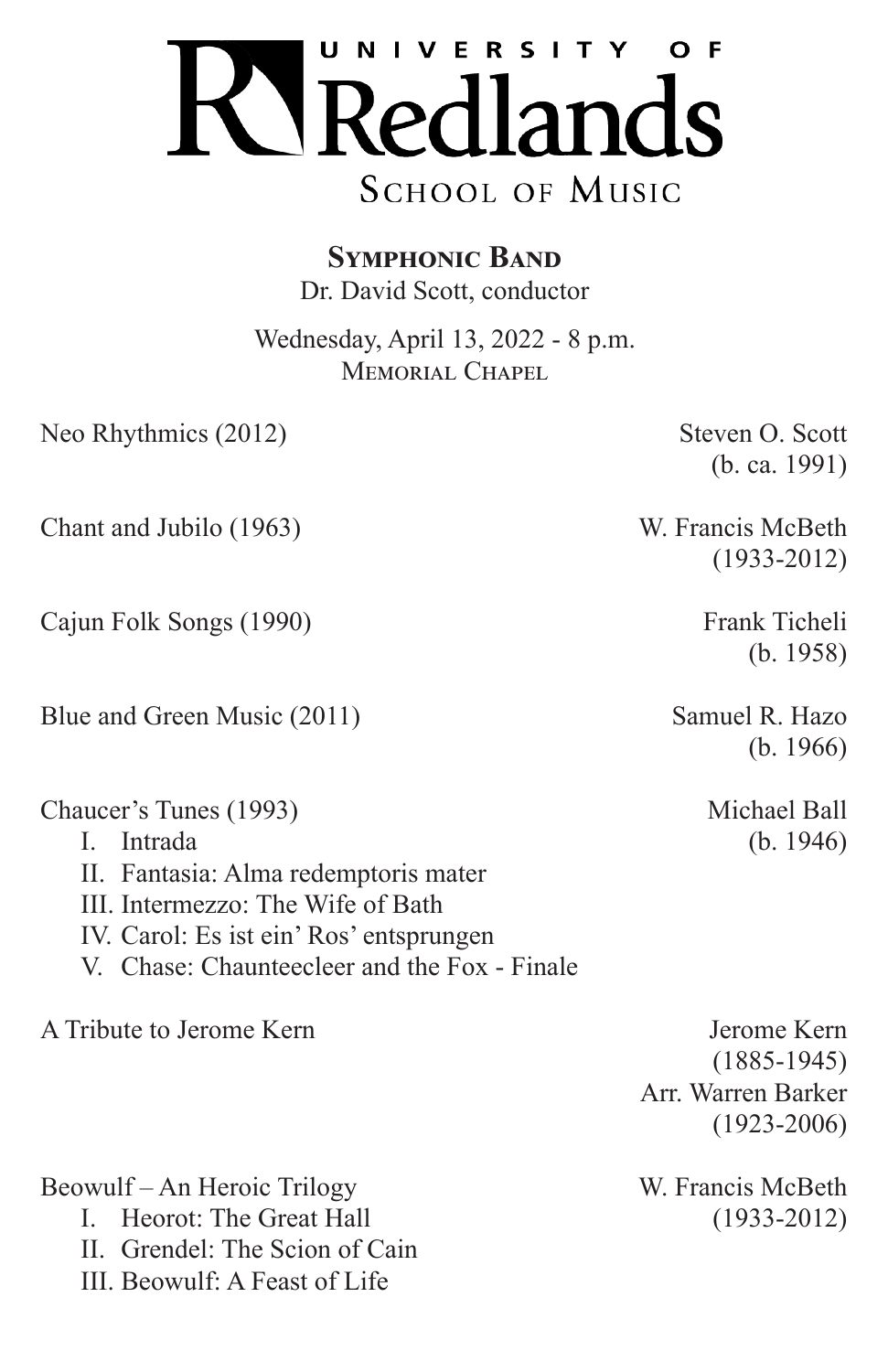## **University of Redlands School of Music Land Acknowledgement**

We are gathered on the land of the Serrano and Cahuilla peoples, and we acknowledge the important contributions of this community, their elders both past and present, as well as future generations. The University of Redlands School of Music is committed to continuing to learn about the land we inhabit, the people who have been displaced from this land, and building community with its original caretakers.

# **Program Notes**

Neo Rhythmics (2012) Steven O. Scott

Steven O. Scott is a Los Angeles-based composer and orchestrator. Scott is a graduate of the Pacific Northwest Film Scoring Program, under the instruction of two-time Emmy Award winner Hummie Mann. His unique, cinematic compositional style often has rich, flowing melodies over complex harmonies and rhythmic tension. This can be seen in *Neo Rhythmics*, where the extended note melodies in oboe and flute solo are floated on top of the exciting and asymmetric rhythmic grove.

Chant and Jubilo (1963) W. Francis McBeth

William Francis McBeth was a prolific American composer and educator who wrote for piano, choir, symphony orchestra, chamber ensembles, and over thirty works for wind band. He was a professor of music and resident composer at Ouachita Baptist University, from 1957 to 1996. In 1962, McBeth conducted the Arkansas All-State Band, with future president Bill Clinton playing in the tenor saxophone section. McBeth was also the conductor of the Arkansas Symphony Orchestra from 1970 until 1973 and was appointed Composer Laureate of the state of Arkansas by Governor Bob C. Riley in 1975, the first such honor in the United States. His piece *Chant and Jubilo* presents two contrasting movements, with the first moment, "Chant" reminiscent of early church organum. "Jubilo" immediately contrasts the previous movement, with brass and percussion presenting bombastic joy.

Cajun Folk Songs (1990) Frank Ticheli

The Cajuns were a group of early French colonists who settled in modern-day Nova Scotia before relocating to Louisiana after a British invasion. Various westernized variations of their traditional music arose, leading the Lomax brothers to record many folk songs from the South. It is two of these recordings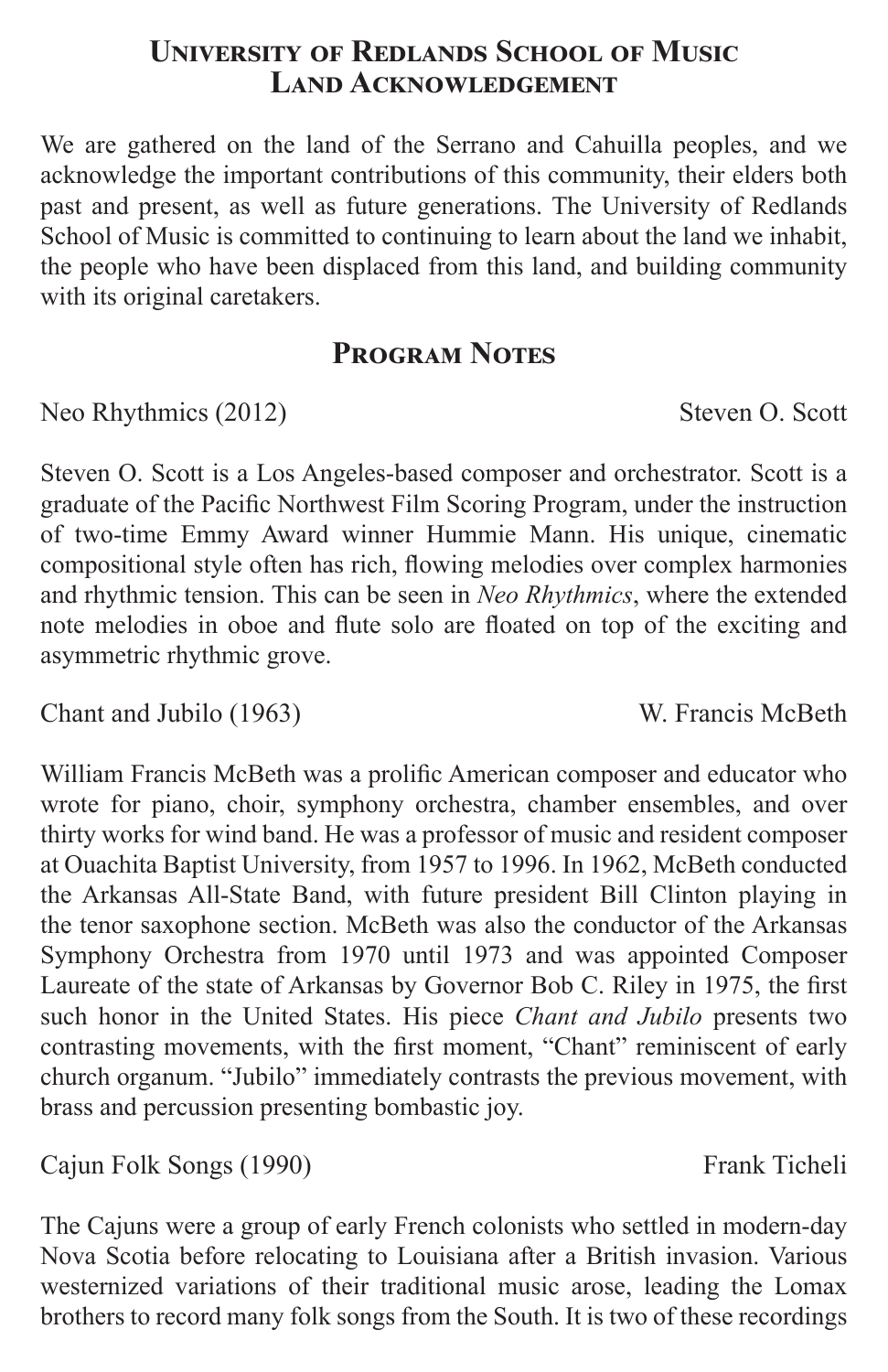— "Le Belle et le Capitaine" and "Belle"— that appear in *Cajun Folk Songs*. The composer notes that he attempted to retain the emotive freedom of "Belle" by changing time signatures to fit the melancholy melody, which is made all the more bittersweet with an additional countermelody. The second movement is a dramatic tale of an attempt to rescue their ill sweetheart. It is full of the rush to return to the unwell sweetheart, broken by anxious brass interjections. It rushes to the end before concluding with fanfare.

Blue and Green Music (2011) Samuel R. Hazo

Samuel Hazo is a prolific composer of wind ensemble and chamber works. His works of earned numerous awards and honors, such as being the only winner of both composition contests sponsored by the National Band Association, and having two of his compositions performed at the London Summer Olympic Games.

The stunning artwork of Georgia O'Keeffe is no more apparent than in her famous 1921 painting entitled "Blue and Green Music." Subtle and bold colors are captured in this musical representation of the artwork. Based on a single theme that is manipulated and varied throughout, the piece progresses from delicate mallet percussion effects up to climactic impact points for the entire ensemble. Ms. O'Keeffe explained her idea that "music could be translated into something for the eye." This piece translates it back into something for the ear.

Chaucer's Tunes (1993) Michael Ball

Michael Ball is a British composer who attended the Royal College of Music as a Ralph Vaughn Williams scholar. During his studies, he participated in masterclasses with Nadia Boulanger, Lucaino Berio, and György Ligeti. *Chaucer's Tunes* began as segments that were composed for a BBC radio series, "The Road to Canterbury," and eventually inspired a full piece for wind ensemble. The piece is comprised of six interconnected sections that can either be woven together for one continuous piece, or can be programmed as standalone pieces. The opening and closing sections were developed from a song for baritone voice with the 14th century text:

Of fantasy is all our fare But make we merry and slay care And each man cherish each others' cheer.

The ensuing "Fantasia" follows Chaucer's Prioress's Tale of the small boy who fell in love with the plainsong anthem "Alma redemptoris mater" and was taught the tune phrase by phrase, reflected in the dialogue of the duet.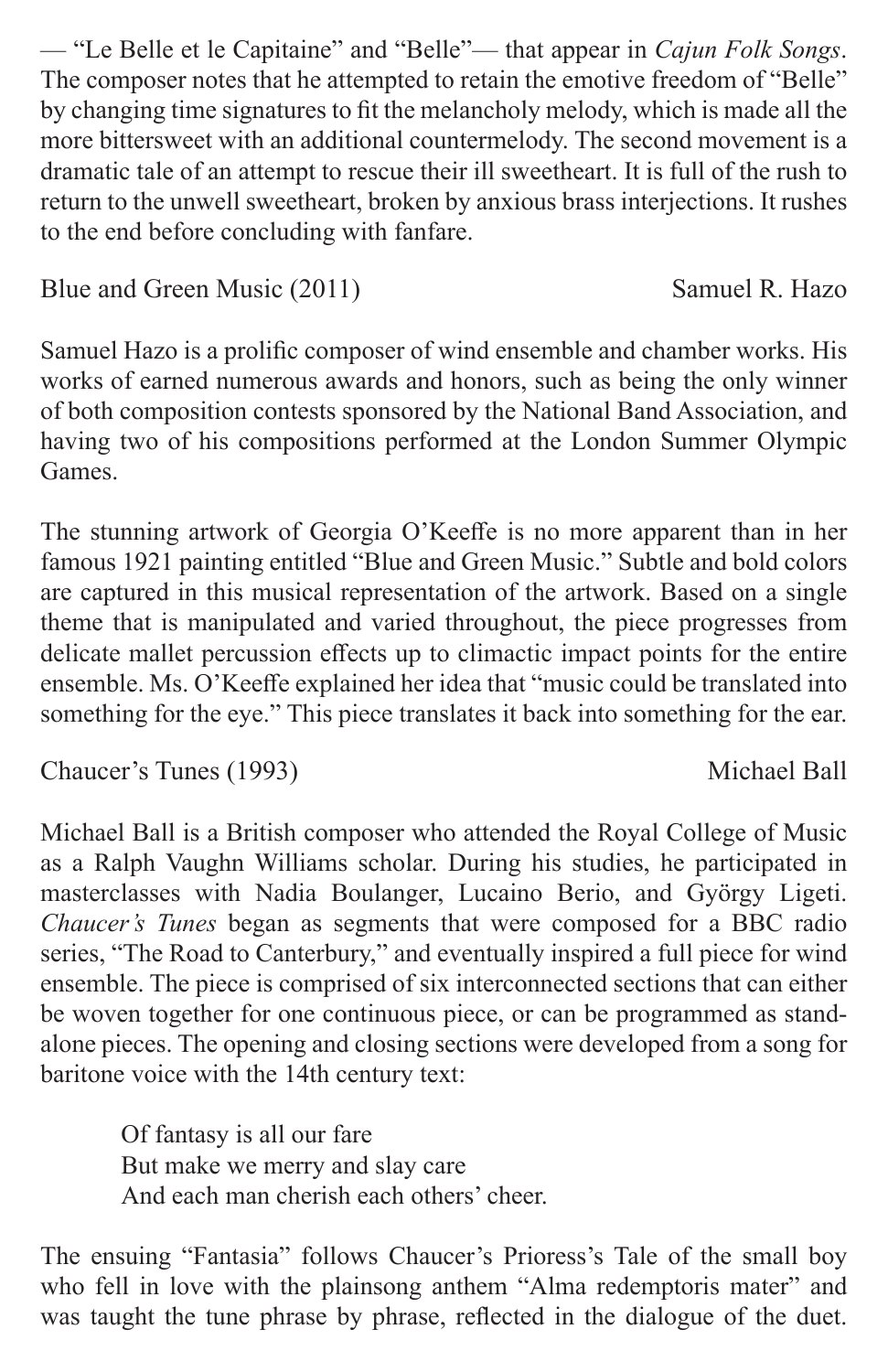"The Intermezzo: The Wife of Bath" is a playful and robust contrast, followed by an arrangement of the old German carol "Es ist ein' Ros' entsprungen." "Chauntecleer and the Fox" leads directly into the "Finale," a telescoped version of the initial "Intrada" with an extended coda.

A Tribute to Jerome Kern Jerome Kern, Arr. Warren Barker

Born in Oakland, California, Warren Barker attended the University of California at Los Angeles and later studied composition with Mario Castelnuevo-Tedesco and Henri Pensis. At the age of 24 he was appointed chief arranger for the National Broadcasting Company's prime musical program, *The Railroad Hour*, before moving on to work as a composer-arranger-conductor for the motion pictures and televisions shows of the 20th Century Fox, Columbia and Metro-Goldwyn-Mayer studios. He has composed and conducted music for more than thirty different television series, including seven years as composerconductor of the highly rated comedy series *Bewitched*. The National Academy of Television Arts and Sciences honored Barker for his original music written for the award-winning series, *My World and Welcome to it*, based on the life of James Thurber. He was a member of the arranging staff for the Oscar winning motion picture *Hello Dolly*.

Jerome Kern was a composer of musical theatre and popular music, hailed as one of the most important theatre composers of the early 20th Century. Kern wrote more than seven hundred songs which were used in over a hundred stage works and composed dozens of Broadway shows after the success of *Show Boat*. Barker created a tribute to the legacy of Jerome Kern's work for concert band, highlighting some of his most loved pieces, including "I Won't Dance, "Long Ago (and Far Away)," "Pick Yourself Up," and "All the Things You  $_{\text{Are}}$ "

Beowulf – An Heroic Trilogy (1986) W. Francis McBeth

*Beowulf* is possibility the oldest surviving long poem in Old English. This epic poem consists of 3,182 alliterative lines detailing the journey of Beowulf, a hero of the Geats, when he comes to the aid of Hroðgar, the king of the Danes, whose mead hall in Heorot has been under attack by a monster called Grendel. After Beowulf slays him, Grendel's mother attacks the hall, but is also ultimately defeated. Victorious, Beowulf goes home to Geatland and later becomes king of the Geats. After a period of fifty years has passed, Beowulf defeats a dragon, but is fatally wounded in the battle. The poem closes following his death, as his attendants bury him in a tumulus, a burial mound, in Geatland.